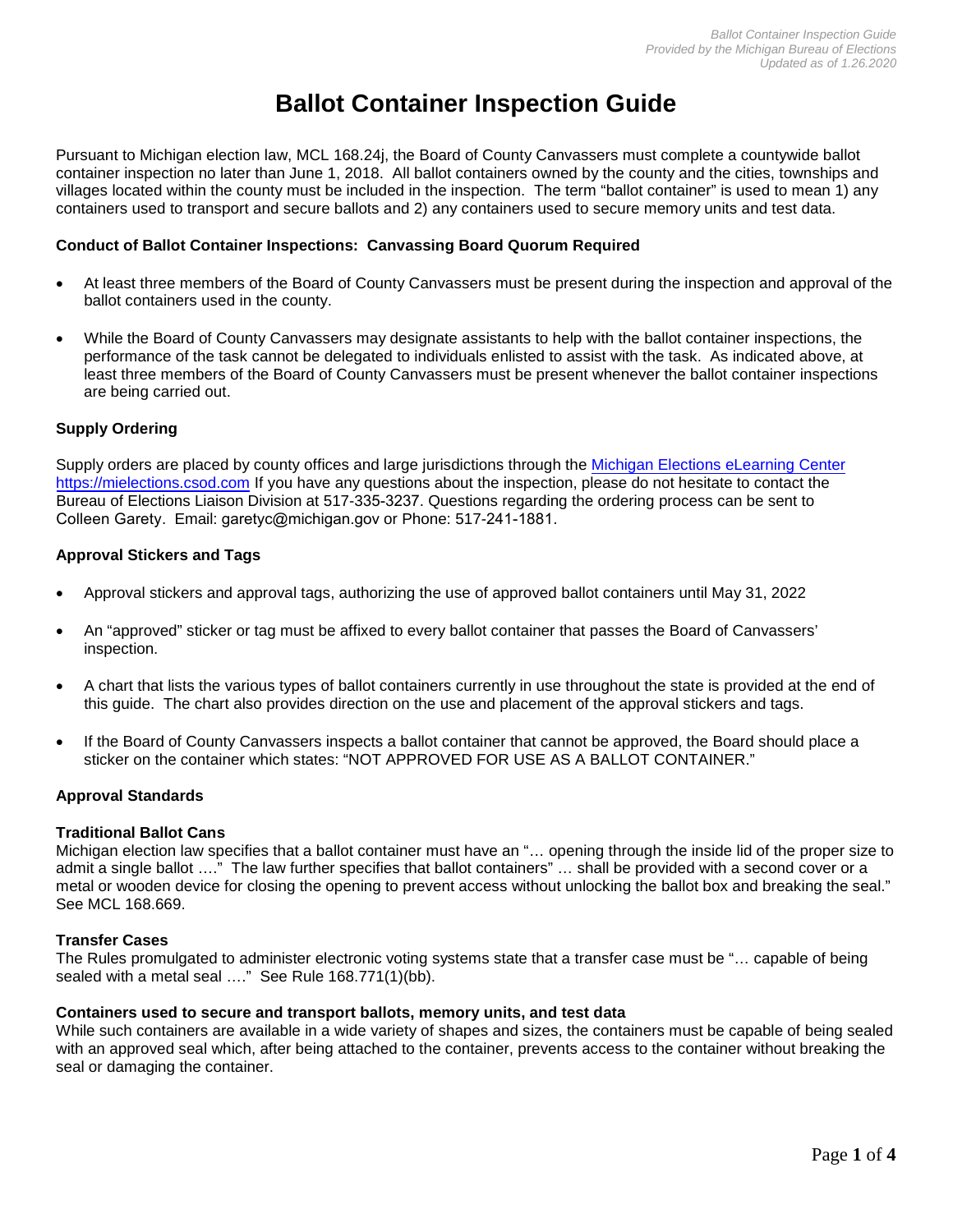#### **Important Policy Regarding Use of "Dual Seal" Ballot Containers**

If any of the local jurisdictions in your county use the "dual seal" ballot containers produced by Business Records Corporation (see illustration below), please alert your canvassing board members and the local clerks who employ the containers that the containers cannot be approved unless:

- 1) the small door is permanently sealed with a state-issued 15 ½ inch Pull Tight seal or a horseshoe and a state-issued metal Globe seal; and
- 2) a completed ballot container tag that documents the serial number appearing on the permanent seal securing the small door, the date the small door was sealed and the individuals who sealed the small door is taped to the inside of the large door.



#### **Important Note Regarding the Approval of Ballot Containers Manufactured by Douglas**

In 2002 all county clerks were alerted that the two ballot containers listed below are not fully "tamper resistant" as required under Michigan election law. Specifically, the sides of the containers can be pushed in to the point where a ballot can be inserted into the container without breaking the seal on the container.

| <b>Manufacturer</b> | Model  | <b>Description</b>                    |  |  |
|---------------------|--------|---------------------------------------|--|--|
| <b>Douglas</b>      | DOSB-3 | Square blue metal ballot container.   |  |  |
| Douglas             | DSN-1  | Square silver metal ballot container. |  |  |

If any of the jurisdictions in your county use the ballot containers referenced above, please alert your canvassing board members and the local clerks who employ the containers that the containers cannot be approved unless they have been modified to ensure that they are fully "tamper resistant." As explained in the memo distributed on this matter in 2002, the ballot containers can be modified using one of the three methods below:

- 1) Drill holes on each side of the container large enough to affix additional seals. Two additional seals must be used with this solution; all three seals must be recorded in the Poll Book.
- 2) Affix double sided poster board tape to the inside of the lid. The tape should be placed approximately one half inch from the inside container wall. The tape may be purchased from most office supply stores.
- 3) Purchase a "retro fit" kit from the manufacturer or an election supply vendor.

If you have any questions regarding the approval of the two ballot containers, please do not hesitate to contact the Bureau of Elections Liaison Division at 517-373-0065.

#### **Ballot Container and Seal Photos Available on Web Site**

Photographs of the ballot containers and seals approved for use in Michigan are available on the Department's Web site [www.Michigan/elections.](http://www.michigan/elections) Click on 1) "**Elections in Michigan**" 2) "**Information for Election Administrators**" and 3) "**Voting Equipment**" (appears on dropdown menu under "Information for Election Administrators").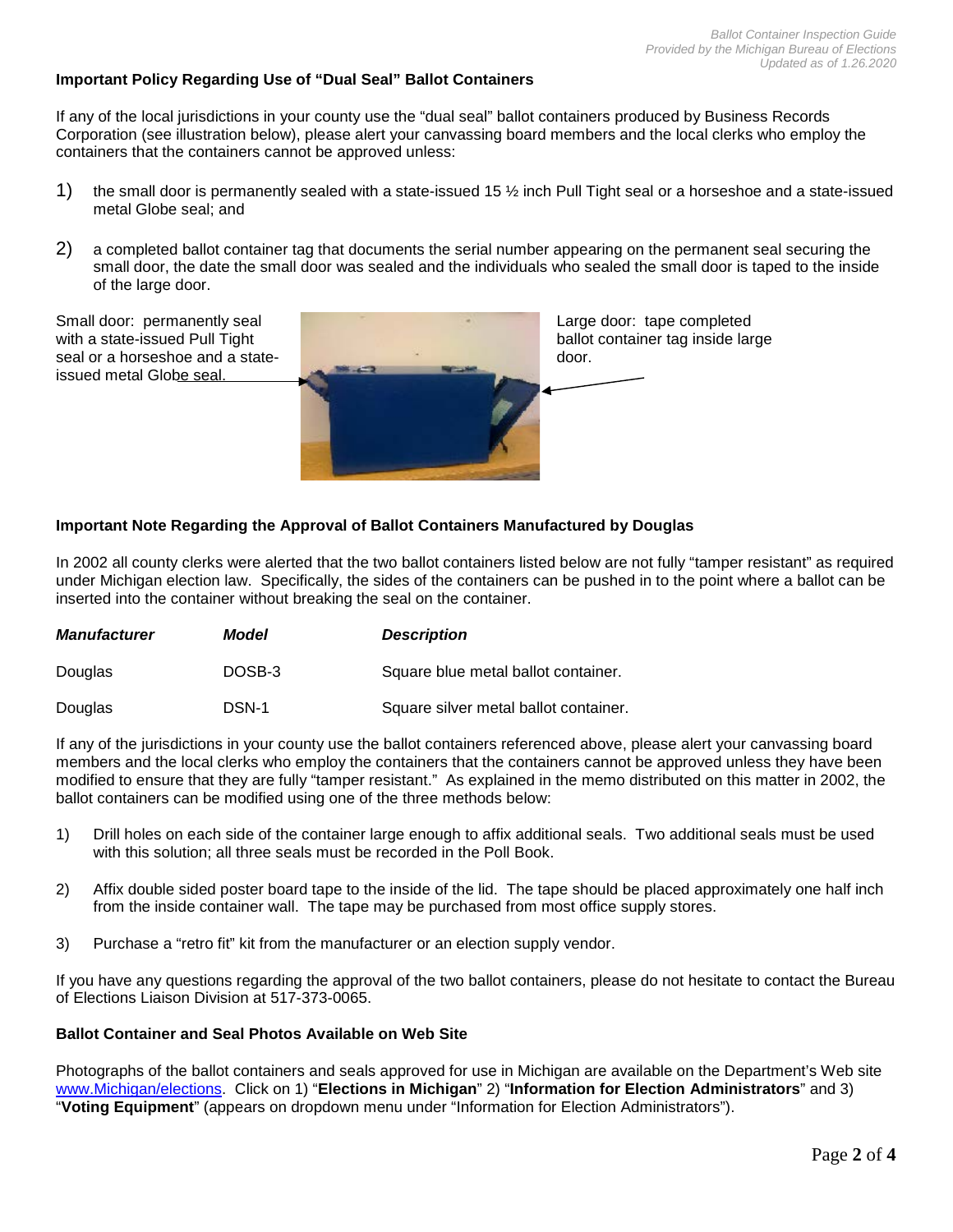# **Election Day Transfer and Ballot Storage Containers**

| <b>Item</b>                                                           | Manufacturer/       | <b>Placement of County Board of Canvasser</b>                                                             | Recommended                          |  |  |
|-----------------------------------------------------------------------|---------------------|-----------------------------------------------------------------------------------------------------------|--------------------------------------|--|--|
|                                                                       | <b>Distributor</b>  | <b>Approval Certificate</b>                                                                               | <b>Seal Type</b>                     |  |  |
| <b>Election Day Transfer Containers</b>                               |                     |                                                                                                           |                                      |  |  |
| <b>Election Security Chamber</b>                                      | Rifkin/             | Use sticker. Place with container certificate in                                                          | Chamber                              |  |  |
| bag 19" x 13"                                                         | ES&S                | clear plastic window.                                                                                     |                                      |  |  |
| <b>Election Security Chamber</b>                                      | Rifkin/             | Use sticker. Place with container certificate in                                                          | Chamber                              |  |  |
| bag 16" x 13"                                                         | <b>ES&amp;S</b>     | clear plastic window.                                                                                     |                                      |  |  |
| <b>Expandable Provisional Ballot</b><br>Chamber bag<br>16" x 13" x 2" | Rifkin/<br>ES&S     | Use sticker. Place with container certificate in<br>clear plastic window.                                 | Chamber                              |  |  |
| <b>Provisional Ballot Chamber</b>                                     | Rifkin/             | Use sticker. Place with container certificate in                                                          | Chamber                              |  |  |
| bag 22" x 19"                                                         | <b>ES&amp;S</b>     | clear plastic window.                                                                                     |                                      |  |  |
| <b>Provisional Ballot security</b><br>Bag 18" x14"                    | Intab               | Use sticker. Place with container certificate in<br>plastic sleeve or attach to the inside of the<br>bag. | Pull Tight<br>Easy-Twist             |  |  |
| Handi - Pouch Security Bag<br>18" x14"                                | Intab               | Use sticker. Place with container certificate in<br>plastic sleeve or attach to the inside of the<br>bag. | Pull Tight<br>Easy-Twist             |  |  |
| <b>Election Security Chamber</b>                                      | Rifkin/             | Use sticker. Place with container certificate in                                                          | Chamber                              |  |  |
| bag 9" x 11"                                                          | ES&S                | clear plastic window.                                                                                     |                                      |  |  |
| Single Module Transport                                               | Rifkin/             | Use sticker. Place with container certificate in                                                          | Chamber                              |  |  |
| Chamber bag 8" x 10"                                                  | ES&S                | clear plastic window.                                                                                     |                                      |  |  |
| Data Module Transport                                                 | Rifkin/             | Use sticker. Place with container certificate in                                                          | Chamber                              |  |  |
| Chamber bag 10" x 12"                                                 | ES&S                | clear plastic window.                                                                                     |                                      |  |  |
| Memory Pouch 7" x 8.5"                                                | Strayer/<br>Diebold | Use tag. Attach through zipper guard.                                                                     | Padlock<br>Easy-Twist<br>Spring Lock |  |  |